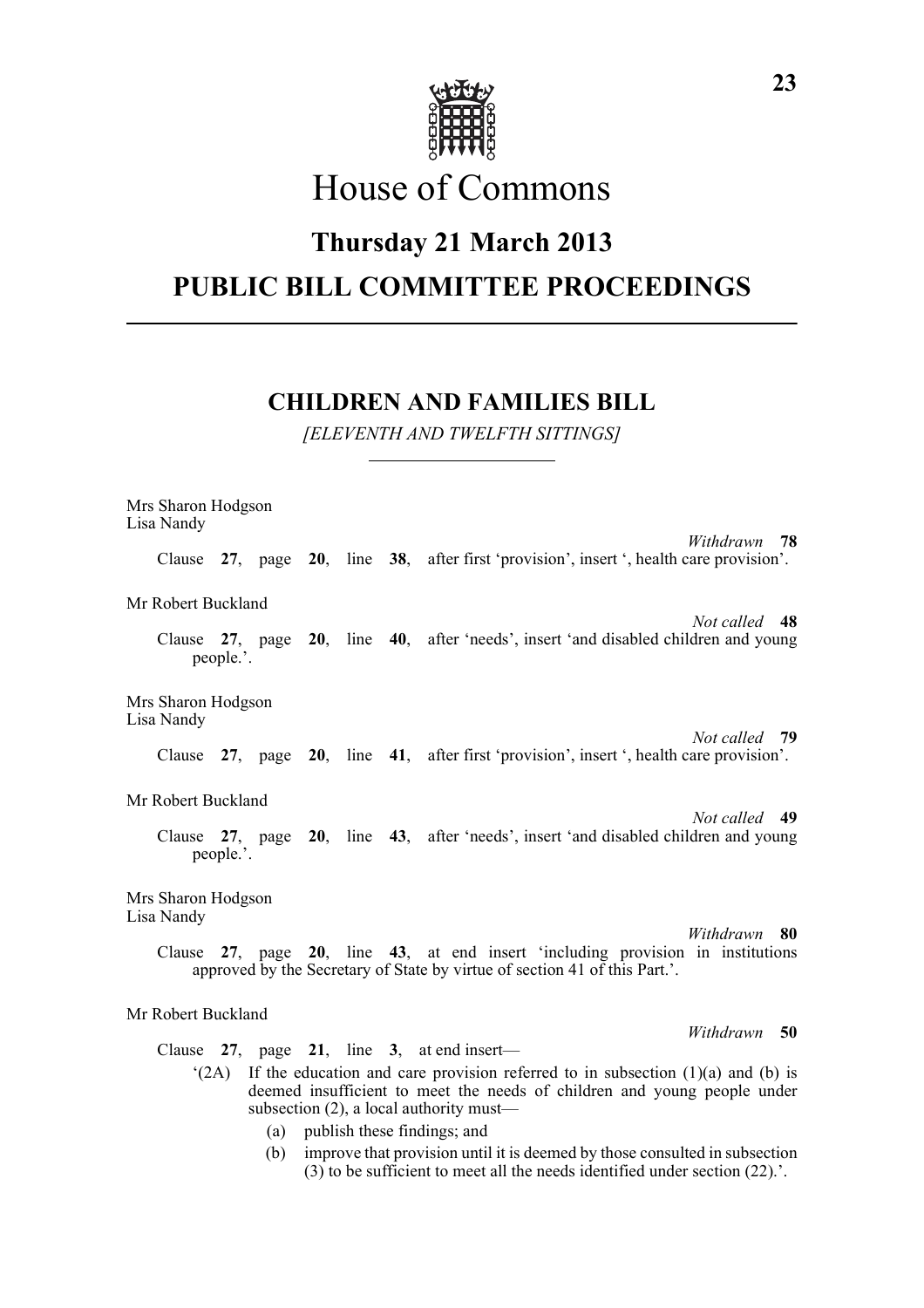Mrs Sharon Hodgson Lisa Nandy

#### Clause **27**, page **21**, line **3**, at end insert—

- '(2A) The local authority must assess the extent to which there is sufficient funding in place to secure the provision detailed in subsection (1) for all the children and young people and their families who require it.
- (2B) Where a local authority exercising its duty under subsection (2A) finds that it does not have sufficient funding in place to secure adequate provision for all children and young people who require that provision, the authority must consider jointly commissioning services for which it is exclusively responsible with neighbouring local authorities, where this is appropriate.'.

#### Mr Robert Buckland

- Clause **27**, page **21**, line **18**, at end insert—
	- '(a) the governing bodies, proprietors or principals of institutions approved by the Secretary of State under section 41 (independent special schools and special post-16 institutions: approval).'.

Mrs Sharon Hodgson Lisa Nandy

Clause **27**, page **21**, line **27**, at end add—

'(6) The local authority must demonstrate that any changes in services made as a result of exercising its functions under this section will have the effect of improving provision available for children and young people with special educational needs and their families.'.

Mrs Sharon Hodgson Lisa Nandy

Clause **27**, page **21**, line **27**, at end add—

'(7) The local authority must prepare and publish a report at least every 24 months setting out how it has met its duties under this section.'.

*Clause agreed to.*

Annette Brooke

*Not called* **200** Clause **28**, page **21**, line **37**, leave out 'maintained nursery school' and insert 'the providers of relevant early years education in its area'.

#### Mr Edward Timpson

*Agreed to* **60**

Clause **28**, page **22**, line **21**, leave out from 'which' to end of line 22 and insert 'is under a duty under section 3 of the National Health Service Act 2006 to arrange for the provision of services or facilities for any children and young people for whom the authority is responsible;'.

*Not called* **81**

*Not called* **83**

*Not called* **82**

*Not called* **193**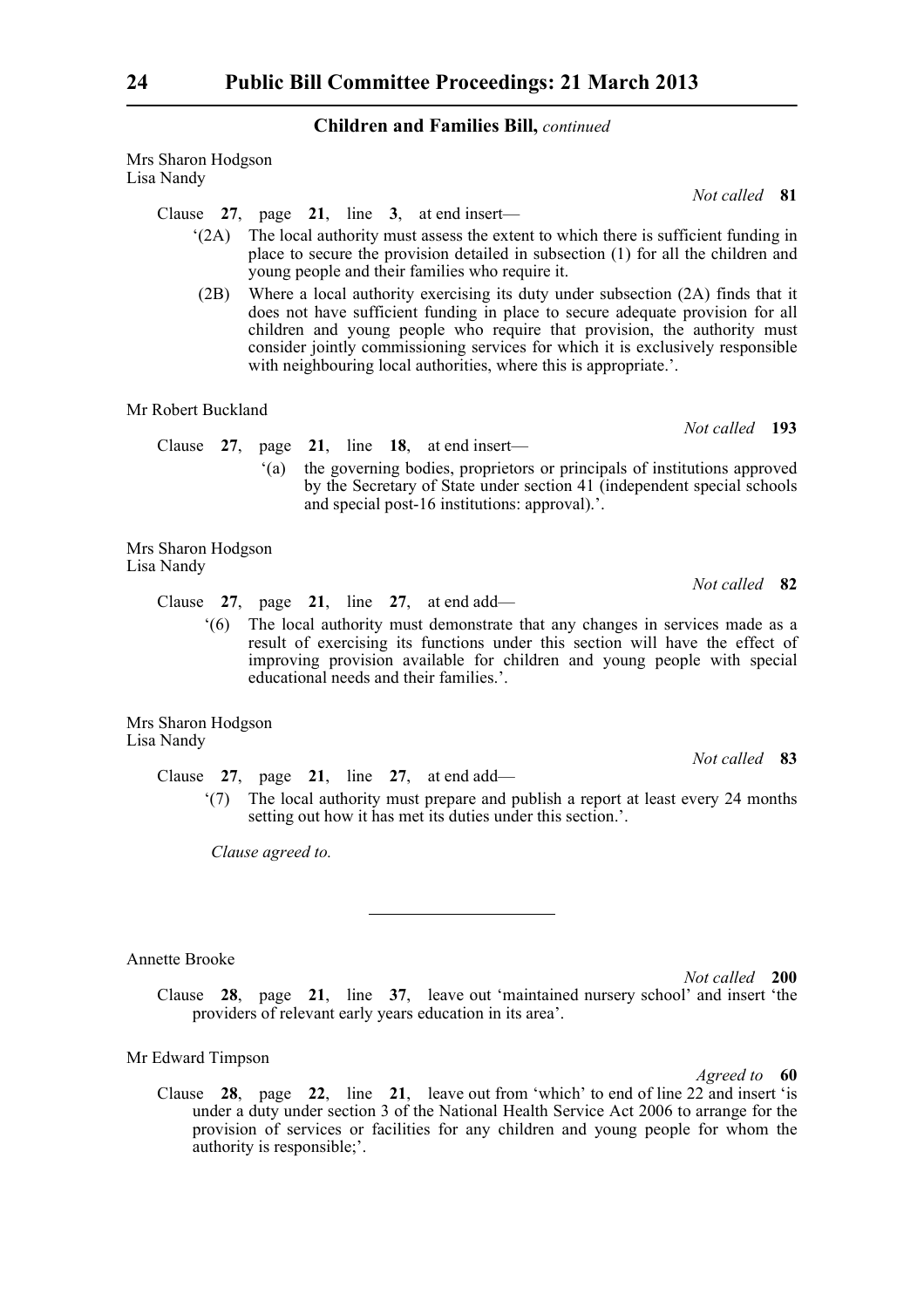Mrs Sharon Hodgson Lisa Nandy

Clause **28**, page **22**, line **27**, at end insert—

- '(n) the proprietors or management of early years settings providing education other than nursery schools in its area or which are attended, or are likely to be attend, by children and young people for whom the local authority is responsible.
- (o) the management or advisory board of Children's Centres in its area or which are attended, or are likely to be attended, by children and young people for whom the local authority is responsible.
- (p) any organisation providing out of school childcare or short break services in its area or which are attended, or are likely to be attended, by children and young people for whom the local authority is responsible.
- (q) other local authorities.'.

Mr Robert Buckland

Clause **28**, page **22**, line **27**, at end insert—

- '(2A) The Local Government Ombudsman has jurisdiction for the purposes of this Part over the partners set out in subsections  $(2)(a)$  to  $(2)(i)$ .
- (2B) The NHS Ombudsman has jurisdiction for the purposes of this Part over the partners set out in subsections  $(2)(i)$  to  $(2)(m)$ .'.

Mr Edward Timpson

Clause **28**, page **22**, line **39**, at end add—

'(4) Regulations may prescribe circumstances in which a clinical commissioning group that would otherwise be a local partner of a local authority by virtue of subsection  $(2)(k)(ii)$  is to be treated as not being a local partner of the authority.'.

#### Mr Robert Buckland

Clause **28**, page **22**, line **39**, at end add—

'(4) A local authority in England may co-operate with another local authority in England to commission and provide services for children and young people with low incidence special educational needs.'

*Clause, as amended, agreed to.*

Mrs Sharon Hodgson Lisa Nandy

> Clause **29**, page **22**, line **44**, after 'schools', insert 'including academies and free schools'.

#### Annette Brooke

*Not called* **201**

*Withdrawn* **85**

Clause **29**, page **22**, line **45**, leave out 'maintained nursery schools' and insert 'the providers of relevant early years education in its area'.

*Withdrawn* **34**

*Withdrawn* **84**

*Not called* **188**

*Agreed to* **61**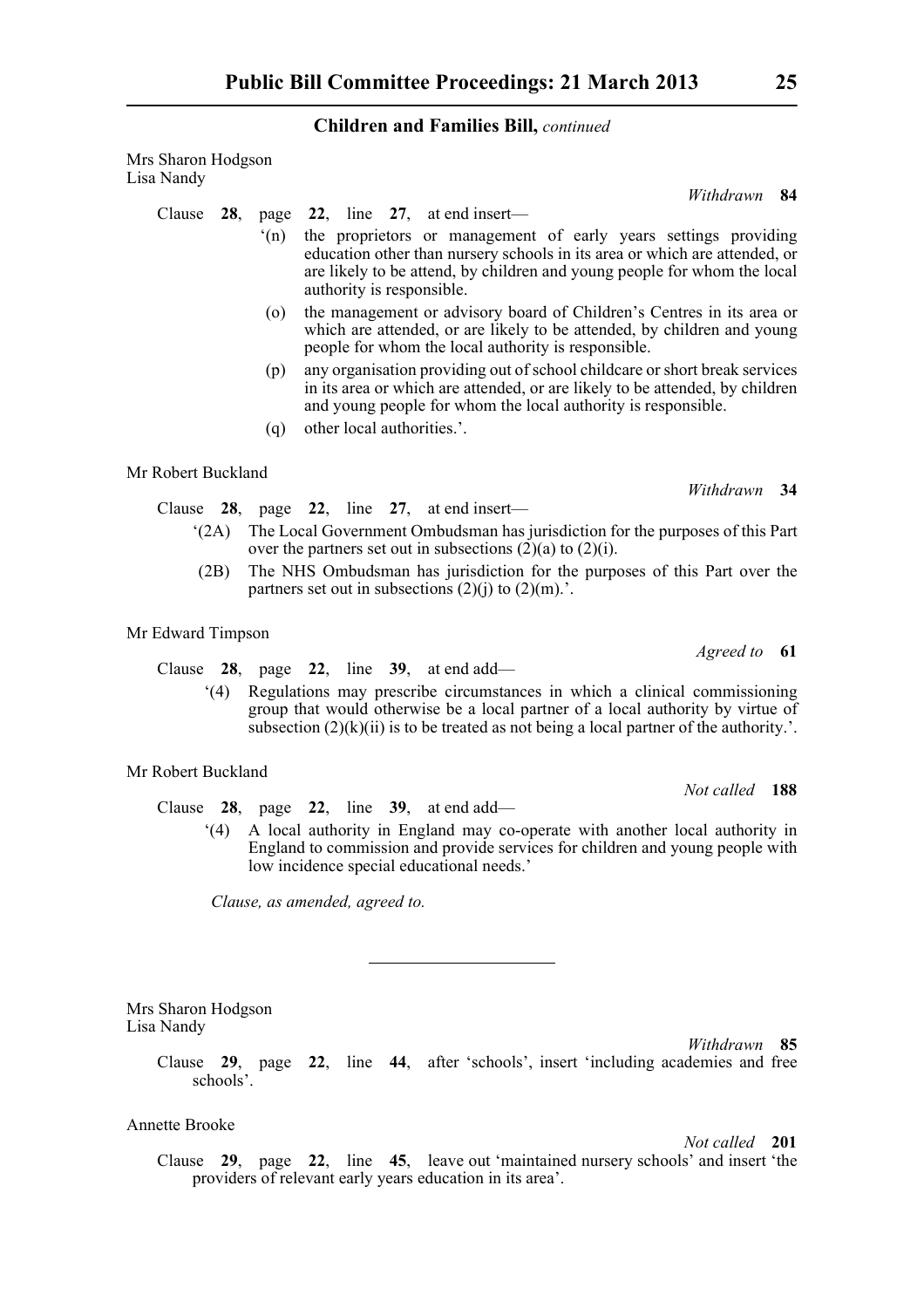| Mrs Sharon Hodgson<br>Lisa Nandy |     |                                       |            |  |  |                                                                                                                                                                                                                 |                |    |
|----------------------------------|-----|---------------------------------------|------------|--|--|-----------------------------------------------------------------------------------------------------------------------------------------------------------------------------------------------------------------|----------------|----|
| Clause                           | 29, | (g)<br>(h)<br>(i)                     | schools.'. |  |  | page 23, line 1, at end insert-<br>non-maintained special schools;<br>institutions approved by the Secretary of State under section 41;<br>Ofsted-registered early years settings other than maintained nursery | Not called 86  |    |
| Clause agreed to.                |     |                                       |            |  |  |                                                                                                                                                                                                                 |                |    |
|                                  |     |                                       |            |  |  |                                                                                                                                                                                                                 |                |    |
| Mrs Sharon Hodgson<br>Lisa Nandy |     |                                       |            |  |  |                                                                                                                                                                                                                 | Withdrawn      | 87 |
| Clause                           |     |                                       |            |  |  | 30, page 23, line 17, leave out 'it expects to be' and insert 'which is'.                                                                                                                                       |                |    |
| Mrs Sharon Hodgson<br>Lisa Nandy |     |                                       |            |  |  |                                                                                                                                                                                                                 |                |    |
|                                  |     |                                       |            |  |  | Clause 30, page 23, line 19, after 'needs', insert 'and their families'.                                                                                                                                        | Withdrawn      | 89 |
| Mrs Sharon Hodgson<br>Lisa Nandy |     |                                       |            |  |  |                                                                                                                                                                                                                 |                |    |
|                                  |     |                                       |            |  |  | Clause $30$ , page $23$ , line $20$ , leave out 'it expects to be' and insert 'which is'.                                                                                                                       | Not called     | 88 |
| Mrs Sharon Hodgson<br>Lisa Nandy |     |                                       |            |  |  |                                                                                                                                                                                                                 |                |    |
| Clause                           |     |                                       |            |  |  | 30, page 23, line 22, at end insert 'and their families'.                                                                                                                                                       | Not called 90  |    |
| Mrs Sharon Hodgson<br>Lisa Nandy |     |                                       |            |  |  |                                                                                                                                                                                                                 |                |    |
|                                  |     |                                       |            |  |  | Clause 30, page 23, line 25, at end insert 'including provision in institutions<br>approved by the Secretary of State by virtue of section 41 of this Part.'.                                                   | Withdrawn 94   |    |
| Mr Robert Buckland               |     |                                       |            |  |  |                                                                                                                                                                                                                 |                |    |
| Clause                           |     | Secretary of State under section 41'. |            |  |  | 30, page 23, line 25, at end insert 'including institutions approved by the                                                                                                                                     | Not called 194 |    |
| Mrs Sharon Hodgson<br>Lisa Nandy |     |                                       |            |  |  |                                                                                                                                                                                                                 |                |    |
|                                  |     |                                       |            |  |  | Clause 30, page 23, line 29, after 'young people', insert 'and their families'.                                                                                                                                 | Not called 91  |    |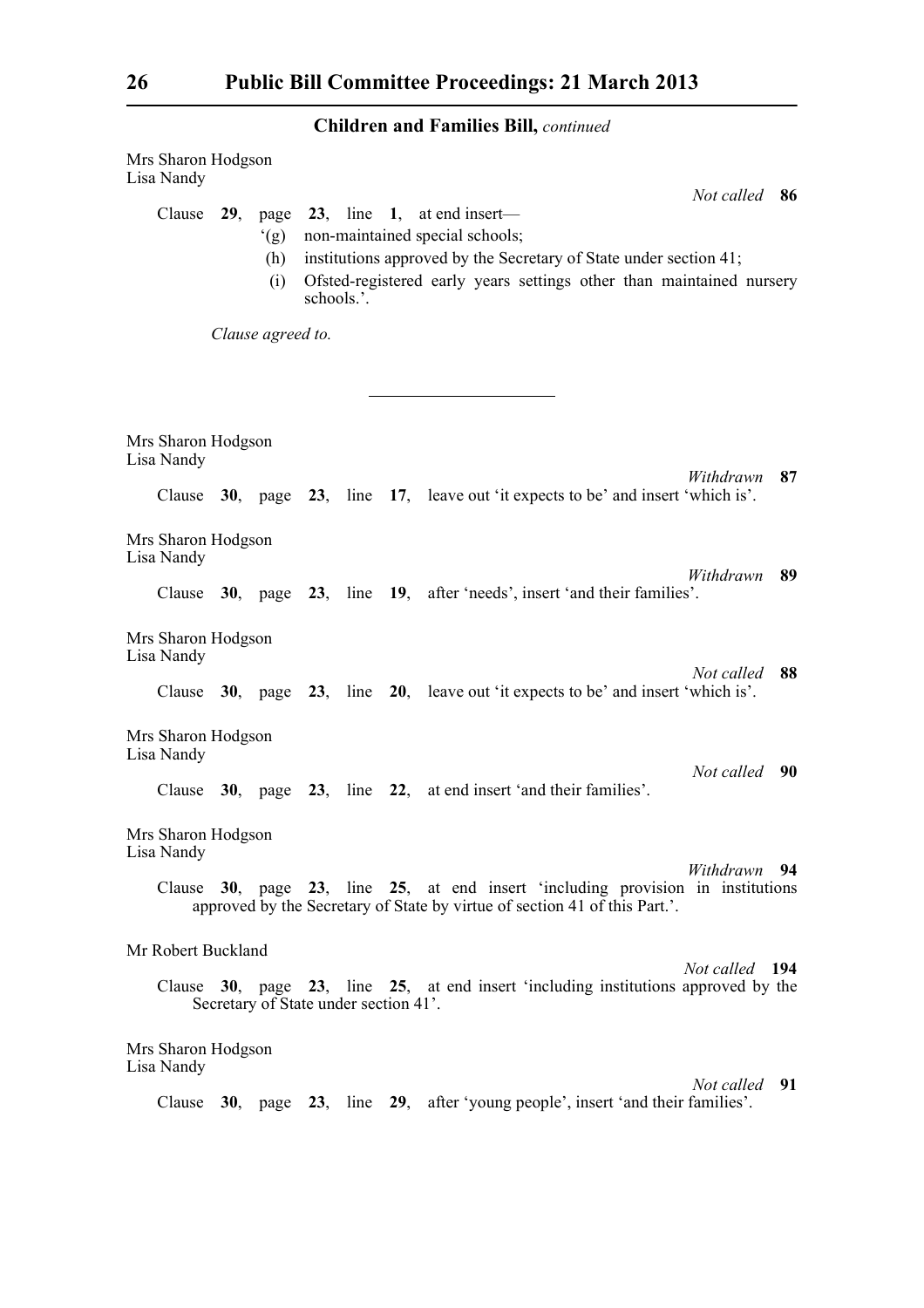| Mrs Sharon Hodgson<br>Lisa Nandy                                                                                                                                                                      |                 |                          |  |                       |  |                                                                                                                                                                                                                                                                                                   |               |      |  |
|-------------------------------------------------------------------------------------------------------------------------------------------------------------------------------------------------------|-----------------|--------------------------|--|-----------------------|--|---------------------------------------------------------------------------------------------------------------------------------------------------------------------------------------------------------------------------------------------------------------------------------------------------|---------------|------|--|
|                                                                                                                                                                                                       |                 |                          |  |                       |  |                                                                                                                                                                                                                                                                                                   | Not called 97 |      |  |
|                                                                                                                                                                                                       |                 | $^{\circ}$ (f)           |  |                       |  | Clause $30$ , page $23$ , line $30$ , at end insert—<br>services providing advice and support to the wider family of children and<br>young people with special educational needs.'.                                                                                                               |               |      |  |
| Mr Robert Buckland                                                                                                                                                                                    |                 |                          |  |                       |  |                                                                                                                                                                                                                                                                                                   |               |      |  |
|                                                                                                                                                                                                       |                 | and accessing benefits'. |  |                       |  | Clause 30, page 23, line 33, after 'employment', insert ', retaining employment                                                                                                                                                                                                                   | Withdrawn 51  |      |  |
| Mrs Sharon Hodgson<br>Lisa Nandy                                                                                                                                                                      |                 |                          |  |                       |  |                                                                                                                                                                                                                                                                                                   |               |      |  |
|                                                                                                                                                                                                       |                 |                          |  |                       |  | Clause 30, page 23, line 35, at end insert ', including in online communities.'.                                                                                                                                                                                                                  | Not called 95 |      |  |
| Mrs Sharon Hodgson<br>Lisa Nandy                                                                                                                                                                      |                 |                          |  |                       |  |                                                                                                                                                                                                                                                                                                   |               |      |  |
|                                                                                                                                                                                                       |                 |                          |  |                       |  | Clause $30$ , page $23$ , line $39$ , at end insert—                                                                                                                                                                                                                                              | Not called 98 |      |  |
|                                                                                                                                                                                                       | (5A)            |                          |  |                       |  | Any revision to a local offer made by virtue of subsection (5) must be<br>communicated clearly to children and young people with special educational<br>needs and their families with whom the authority has had prior contact, as well as<br>described in an addendum to the revised document.'. |               |      |  |
| Mrs Sharon Hodgson<br>Lisa Nandy                                                                                                                                                                      |                 |                          |  |                       |  |                                                                                                                                                                                                                                                                                                   |               |      |  |
|                                                                                                                                                                                                       |                 |                          |  |                       |  |                                                                                                                                                                                                                                                                                                   | Not called 99 |      |  |
| Clause $30$ , page $23$ , line $39$ , at end insert—<br>In exercising its duty under subsection $(5)$ , the local authority must have regard<br>(5B)<br>to any review carried out under section 27.'. |                 |                          |  |                       |  |                                                                                                                                                                                                                                                                                                   |               |      |  |
| Mrs Sharon Hodgson<br>Lisa Nandy                                                                                                                                                                      |                 |                          |  |                       |  |                                                                                                                                                                                                                                                                                                   |               |      |  |
|                                                                                                                                                                                                       |                 |                          |  |                       |  | Clause 30, page 23, line 43, leave out 'parents' and insert 'families'.                                                                                                                                                                                                                           | Not called 92 |      |  |
| Mr Robert Buckland<br>Withdrawn                                                                                                                                                                       |                 |                          |  |                       |  |                                                                                                                                                                                                                                                                                                   |               |      |  |
| Clause                                                                                                                                                                                                |                 |                          |  |                       |  | 30, page 24, line 2, at end insert—                                                                                                                                                                                                                                                               |               | - 52 |  |
|                                                                                                                                                                                                       | $^{\circ}$ (7A) |                          |  |                       |  | Regulations must make provision about a national framework, including-                                                                                                                                                                                                                            |               |      |  |
|                                                                                                                                                                                                       |                 | (a)                      |  |                       |  | the principles underpinning the local offer;                                                                                                                                                                                                                                                      |               |      |  |
|                                                                                                                                                                                                       |                 | (b)                      |  |                       |  | how services in the local offer are to be reviewed;                                                                                                                                                                                                                                               |               |      |  |
|                                                                                                                                                                                                       |                 | (c)                      |  |                       |  | the scope of what should be covered by the local offer;                                                                                                                                                                                                                                           |               |      |  |
|                                                                                                                                                                                                       |                 | (d)                      |  |                       |  | the format in which a local offer will be prepared and published; and                                                                                                                                                                                                                             |               |      |  |
|                                                                                                                                                                                                       |                 | (e)                      |  | in the local offer.'. |  | how services can be held to account for failing to deliver what is set out                                                                                                                                                                                                                        |               |      |  |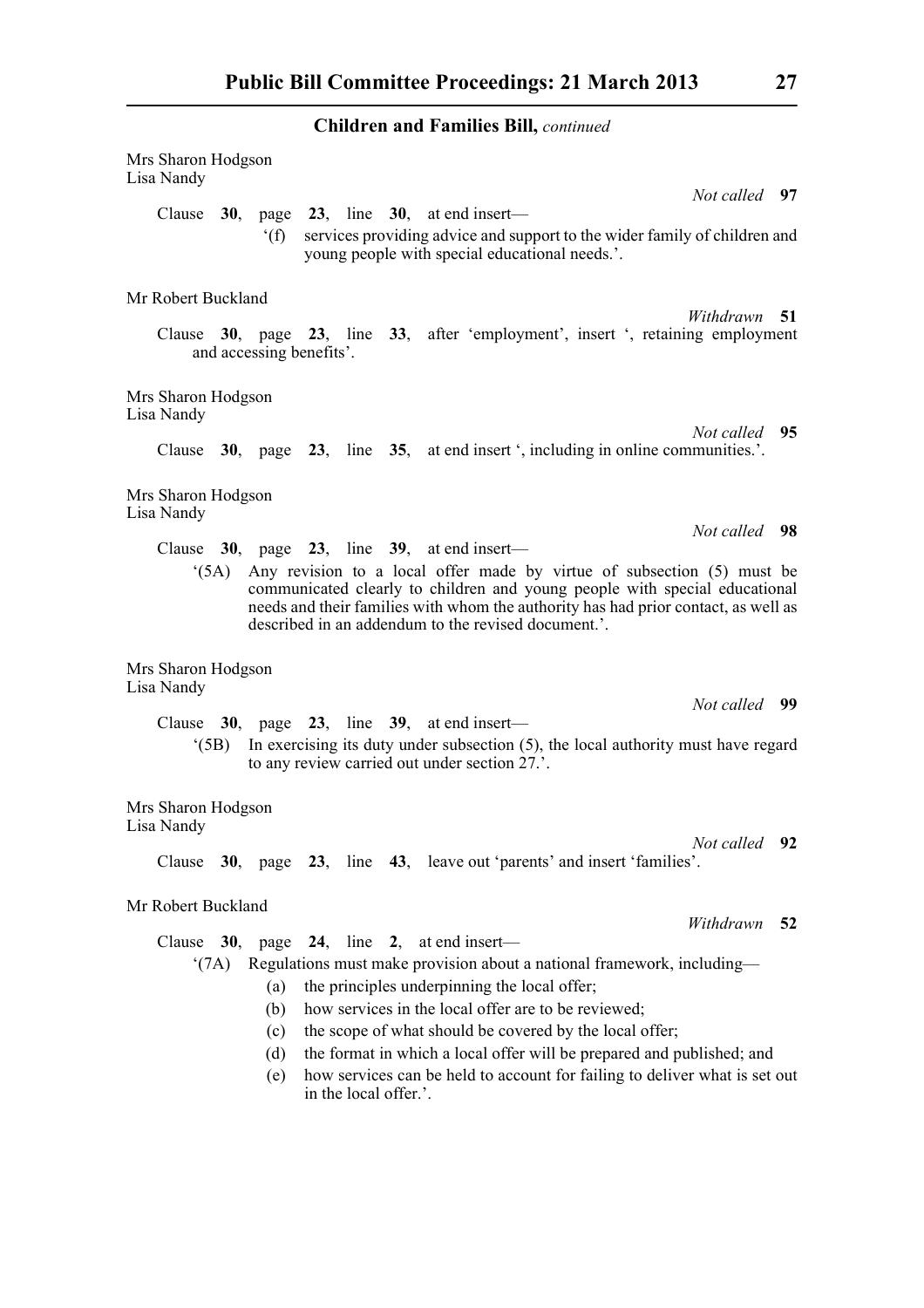| Mrs Sharon Hodgson<br>Lisa Nandy                                                                                                                                                                                                                                                                                                                                                                                                                                                               |  |  |  |  |  |  |  |  |  |
|------------------------------------------------------------------------------------------------------------------------------------------------------------------------------------------------------------------------------------------------------------------------------------------------------------------------------------------------------------------------------------------------------------------------------------------------------------------------------------------------|--|--|--|--|--|--|--|--|--|
| Not called 100                                                                                                                                                                                                                                                                                                                                                                                                                                                                                 |  |  |  |  |  |  |  |  |  |
| Clause $30$ , page $24$ , line 2, at end insert—                                                                                                                                                                                                                                                                                                                                                                                                                                               |  |  |  |  |  |  |  |  |  |
| The Secretary of State shall lay a draft of regulations setting out the minimum<br>(7A)<br>level of specific special educational provision, health care provision and social<br>care provision that local authorities must provide as part of their local offer, and<br>the regulations are not to be made unless they have been approved by a resolution<br>of each House of Parliament.<br>Once regulations under subsection (6A) have been made, the Secretary of State<br>(7B)<br>$must$ — |  |  |  |  |  |  |  |  |  |
| issue guidance to local authorities on how to meet these regulations, and<br>(a)<br>publish information on these regulations accessible to the families of<br>(b)<br>children and young people with special educational needs on the<br>Department's website, and in any other way he sees fit.'.                                                                                                                                                                                              |  |  |  |  |  |  |  |  |  |
| Mrs Sharon Hodgson<br>Lisa Nandy                                                                                                                                                                                                                                                                                                                                                                                                                                                               |  |  |  |  |  |  |  |  |  |
| Not called 101<br>Clause $30$ , page $24$ , line 3, leave out may make provision about and insert should<br>specify'.                                                                                                                                                                                                                                                                                                                                                                          |  |  |  |  |  |  |  |  |  |
| Mrs Sharon Hodgson<br>Lisa Nandy                                                                                                                                                                                                                                                                                                                                                                                                                                                               |  |  |  |  |  |  |  |  |  |
| Not called 93<br>Clause 30, page 24, line 9, leave out 'parents' and insert 'families'.                                                                                                                                                                                                                                                                                                                                                                                                        |  |  |  |  |  |  |  |  |  |
| Mr Robert Buckland<br>Not called 196                                                                                                                                                                                                                                                                                                                                                                                                                                                           |  |  |  |  |  |  |  |  |  |
| Clause $30$ , page $24$ , line 13, at end insert—<br>f(f)<br>the arrangements to support all teaching staff to help children with<br>special educational needs.'.                                                                                                                                                                                                                                                                                                                              |  |  |  |  |  |  |  |  |  |
| Mrs Sharon Hodgson<br>Lisa Nandy                                                                                                                                                                                                                                                                                                                                                                                                                                                               |  |  |  |  |  |  |  |  |  |
| Not called 96<br>30, page $24$ , line $20$ , at end insert—<br>Clause<br>information on the steps the local authority is taking to improve general<br>(ca)<br>provision for and inclusion of children and young people in mainstream<br>institutions;'.                                                                                                                                                                                                                                        |  |  |  |  |  |  |  |  |  |
| Mr Robert Buckland                                                                                                                                                                                                                                                                                                                                                                                                                                                                             |  |  |  |  |  |  |  |  |  |
| Not called 185<br>24, line 22, at end insert—<br>Clause<br>30,<br>page<br>information about how transitional planning will be undertaken by<br>(e)<br>officers of the local authority;<br>information on additional services for children with high incidence and<br>(f)<br>low severity needs.'                                                                                                                                                                                               |  |  |  |  |  |  |  |  |  |
| Mr Robert Buckland<br>Withdrawn<br>215                                                                                                                                                                                                                                                                                                                                                                                                                                                         |  |  |  |  |  |  |  |  |  |

Clause **30**, page **24**, line **22**, at end add—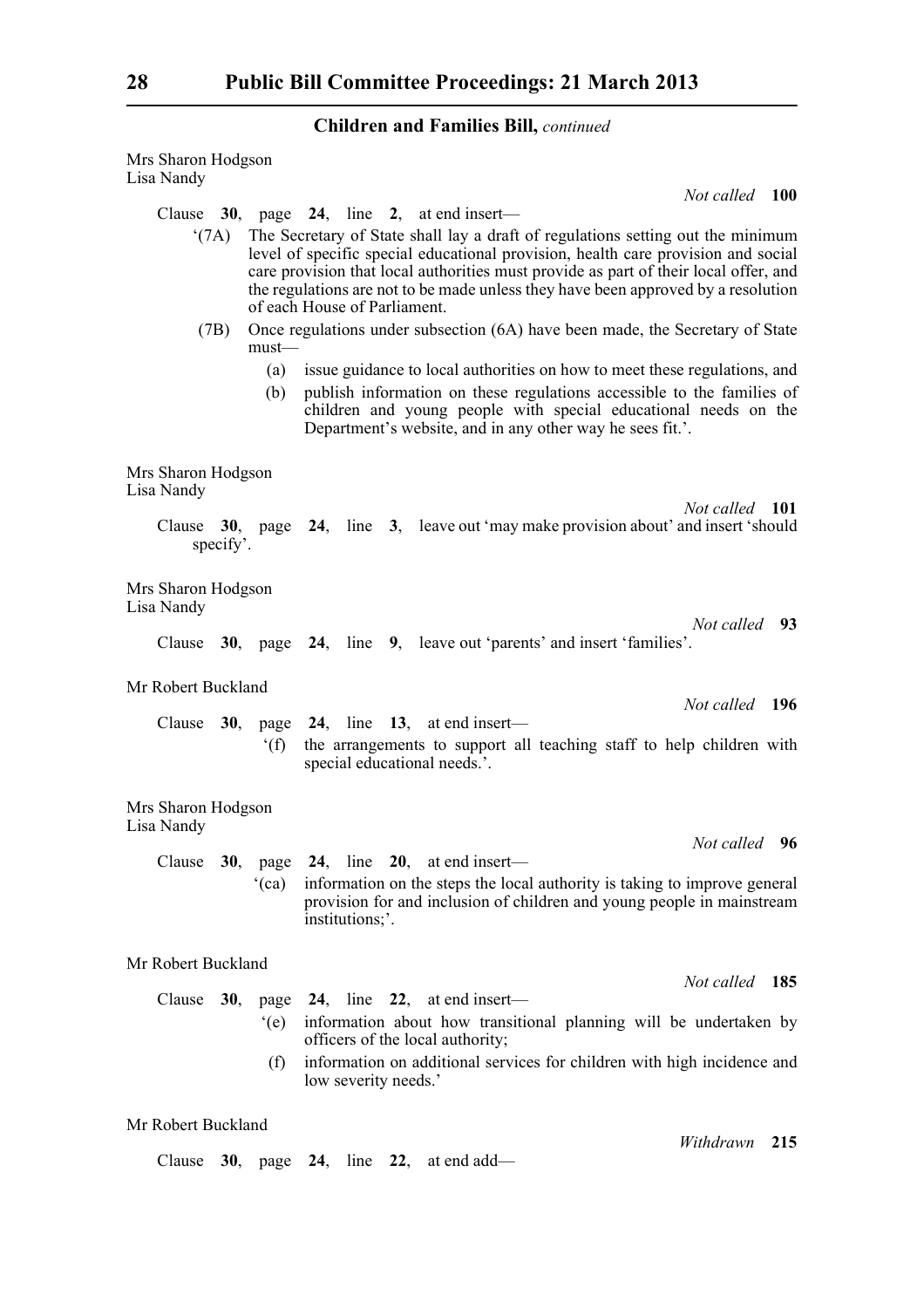'(4A) Where a service is set out in the local offer, the responsible agency has a duty to deliver that service.'.

*Clause agreed to.*

Mrs Sharon Hodgson Lisa Nandy

Clause **31**, page **24**, line **38**, at end insert—

- '(3A) Where a specified body does not comply with a request made under subsection (1), and the requesting local authority is not satisfied with the reasons given under subsections  $(2)$  and  $(3)$ , the requesting local authority may make a request to the Secretary of State for Health to investigate.
- (3B) Regulations may provide for the timescales within which the Secretary of State for Health should assess and complete investigations requested under subsection (3A), as well as powers to be granted to the Secretary of State for Health to enable him to uphold any such complaints.'.

*Clause agreed to.*

Mrs Sharon Hodgson Lisa Nandy

> *Withdrawn* **103** Clause **32**, page **24**, line **45**, after 'and', insert 'children and'.

Mr Robert Buckland

Clause **32**, page **25**, line **1**, after 'information', insert 'in an appropriately accessible form'.

Mrs Sharon Hodgson Lisa Nandy

Clause **32**, page **25**, line **2**, at end insert—

- '(1A) Local authorities must ensure that in exercising their functions under subsection (1), advice should be provided in the form of—
	- (a) printed materials;
	- (b) online resources, including signposting to resources published by others;
	- (c) face to face discussions;
	- (d) any other form which the local authority may deem necessary in pursuance of its duties under the Equality Act.
- (1B) Local authorities must not make, or allow any individuals or organisations providing advice on their behalf to make, any charge to families of children with special educational needs, or young people with special educational needs, in exercising their functions under this section.'.

*Not called* **105**

*Withdrawn* **36**

*Not called* **102**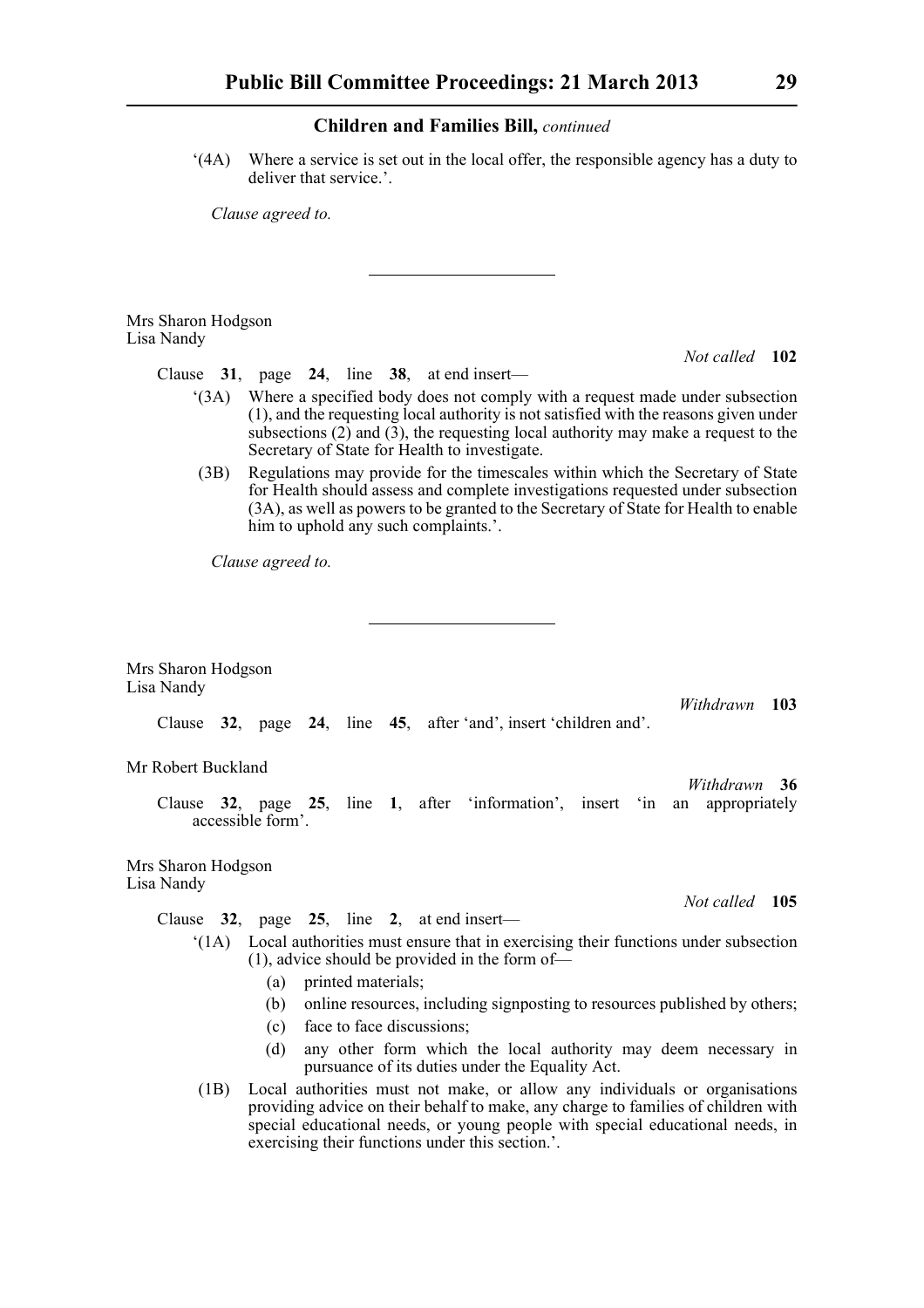Mrs Sharon Hodgson Lisa Nandy *Not called* **104** Clause **32**, page **25**, line **6**, after '(b)', insert 'children and'. Mrs Sharon Hodgson Lisa Nandy *Not called* **106** Clause **32**, page **25**, line **11**, at end add— '(4) Local authorities must ensure that internet-based services provided by them or on their behalf in pursuance of their duties under this section meet British Standard 8878:2010.'. *Clause agreed to.* Annette Brooke *Not called* **197** Clause **33**, page **25**, line **18**, leave out 'maintained' and insert 'mainstream' Mrs Sharon Hodgson Lisa Nandy *Withdrawn* **107** Clause **33**, page **25**, leave out line 22 and insert— '(b) meeting the specific needs of the child or young person'. *Clause agreed to.* Mrs Sharon Hodgson Lisa Nandy *Withdrawn* **108** Clause **34**, page **26**, line **25**, at end insert 'if all the following have agreed to his or her continued enrolment at the school or post-16 institution— (a) the local authority which is responsible for him or her; (b) the head teacher of the school or the principal of the Academy or post-16 institution; (c) the child's parent or the young person; (d) anyone else whose advice is required to be obtained in connection with

Mrs Sharon Hodgson Lisa Nandy

*Not called* **109**

- Clause **34**, page **26**, line **42**, at end insert 'if all the following have agreed to his or her continued enrolment at the school or post-16 institution—
	- (a) the local authority which is responsible for him or her;
	- (b) the head teacher of the school or the principal of the Academy or post-16 institution;

the assessment by virtue of regulations under section 36(11).'.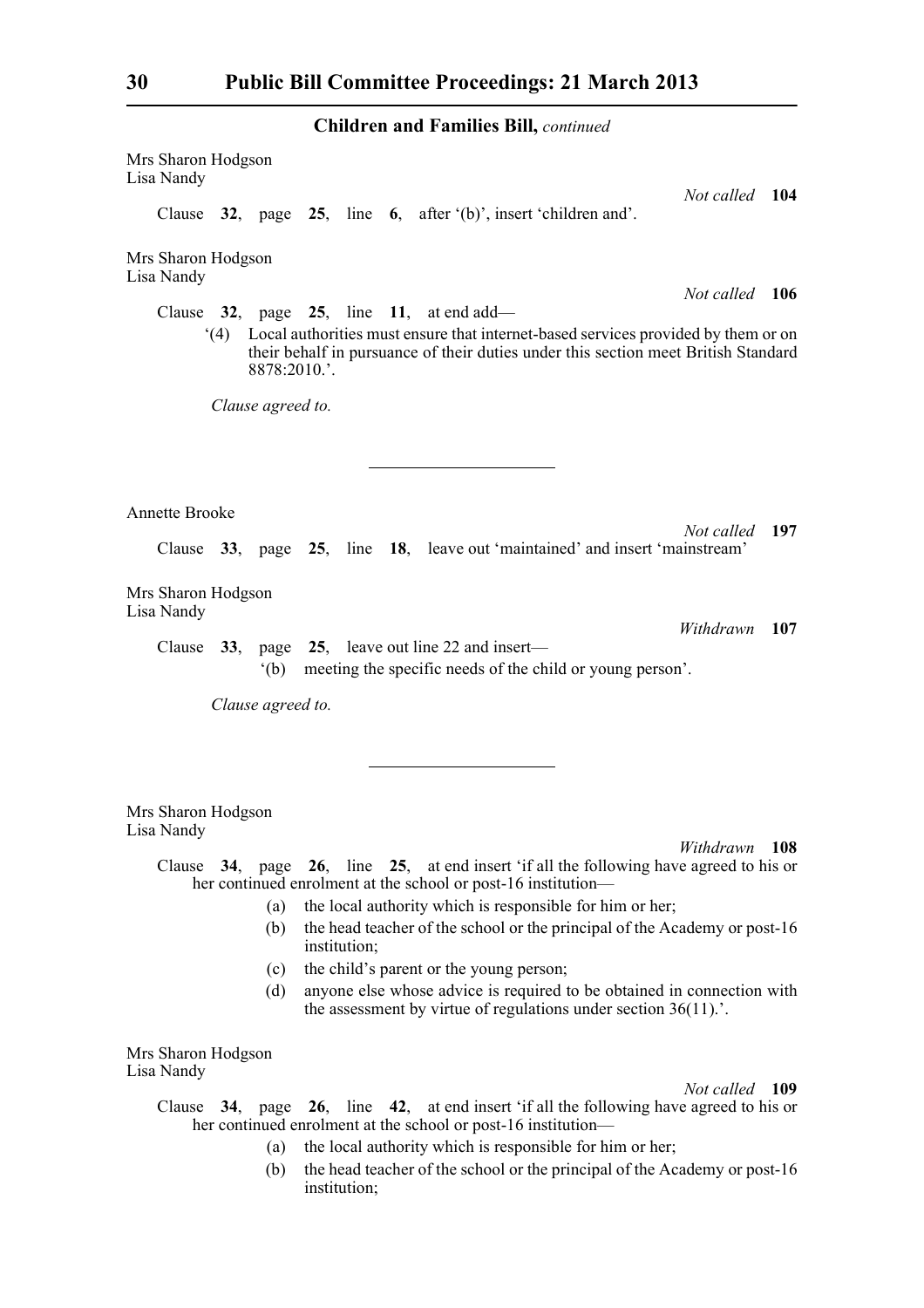- (c) the child's parent or the young person;
- (d) anyone else whose advice is required to be obtained in connection with the assessment by virtue of regulations under section 36(11).'.

*Clause agreed to.*

Annette Brooke

*Not called* **203** Clause **35**, page **27**, line **3**, leave out 'maintained nursery school' and insert, 'relevant early years setting'.

*Clause agreed to.*

Mrs Sharon Hodgson Lisa Nandy

*Withdrawn* **112**

*Withdrawn* **113**

*Withdrawn* **114**

- Clause **36**, page **27**, line **17**, leave out from 'by' to end of line 18 and insert— '(a) the parent of a child or young person; (b) a young person, where this is in respect of themselves; (c) a person acting on behalf of a school or post-16 institution;
	- (d) a person acting on behalf of an early years setting or Children's Centre;
	- (e) a qualified healthcare professional.'.

#### Mr Robert Buckland

*Not called* **212** Clause **36**, page **27**, line **18**, after second 'a', insert 'provider of early years education.'.

Mrs Sharon Hodgson Lisa Nandy

Clause **36**, page **27**, line **18**, at end insert—

 $'(1A)$  On receiving a request for an assessment under subsection (1), the local authority must endeavour to respond to that request within six weeks of having received it.'.

Mrs Sharon Hodgson Lisa Nandy

Clause **36**, page **27**, line **27**, at end insert—

'(4A) In making a determination under subsection (3), the local authority must have regard to the competencies and needs of the child or young person's parents and immediate family, where this is relevant to the child or young person's wellbeing.'.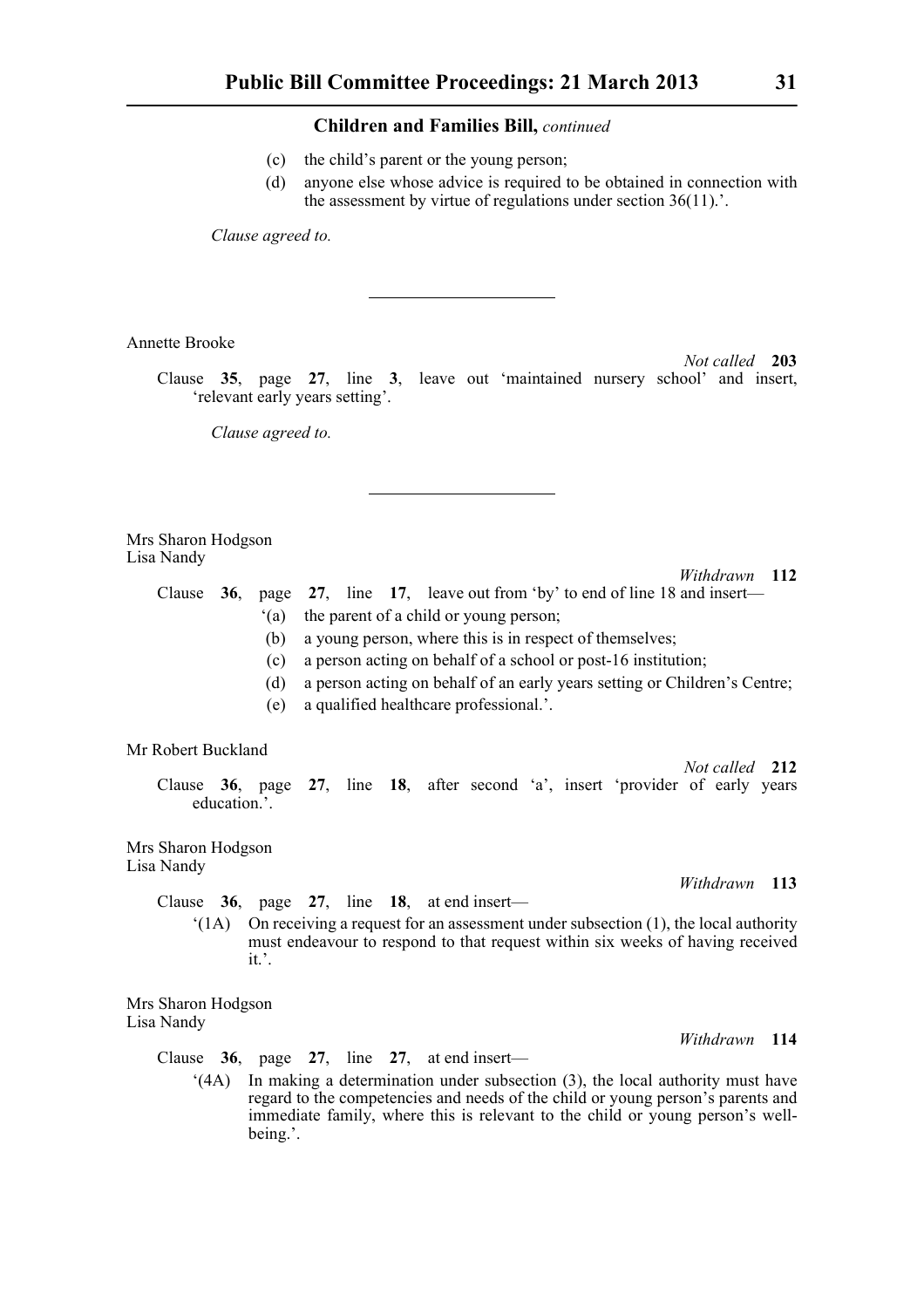| Mrs Sharon Hodgson<br>Lisa Nandy                                                                                                                                                     |                                                                                                                                                                                            |                |                                                                                                                                                  |                     |  |                                                                                                                                      |                |    |  |  |
|--------------------------------------------------------------------------------------------------------------------------------------------------------------------------------------|--------------------------------------------------------------------------------------------------------------------------------------------------------------------------------------------|----------------|--------------------------------------------------------------------------------------------------------------------------------------------------|---------------------|--|--------------------------------------------------------------------------------------------------------------------------------------|----------------|----|--|--|
|                                                                                                                                                                                      |                                                                                                                                                                                            | $^{\circ}$ (c) |                                                                                                                                                  | under section 50.'. |  | Clause $36$ , page $27$ , line $33$ , at end insert—<br>of their right to request an internal review or appeal against this decision | Withdrawn 117  |    |  |  |
| Mrs Sharon Hodgson<br>Lisa Nandy                                                                                                                                                     |                                                                                                                                                                                            |                |                                                                                                                                                  |                     |  |                                                                                                                                      |                |    |  |  |
| Not called 115<br>Clause 36, page 27, line 41, leave out 'parent' and insert 'family, including the<br>child themselves where appropriate,'.                                         |                                                                                                                                                                                            |                |                                                                                                                                                  |                     |  |                                                                                                                                      |                |    |  |  |
| Mrs Sharon Hodgson<br>Lisa Nandy                                                                                                                                                     |                                                                                                                                                                                            |                |                                                                                                                                                  |                     |  |                                                                                                                                      |                |    |  |  |
|                                                                                                                                                                                      |                                                                                                                                                                                            |                |                                                                                                                                                  |                     |  | Clause 36, page 27, line 44, after 'parent', insert ', child'.                                                                       | Not called 116 |    |  |  |
| Mr Robert Buckland                                                                                                                                                                   |                                                                                                                                                                                            |                |                                                                                                                                                  |                     |  |                                                                                                                                      |                |    |  |  |
|                                                                                                                                                                                      |                                                                                                                                                                                            |                |                                                                                                                                                  |                     |  | Clause $36$ , page $28$ , line 9, at end insert—                                                                                     | Not called 41  |    |  |  |
|                                                                                                                                                                                      | the child or young person may be a disabled child under section 17 of the<br>$\degree$ (c)<br>Children Act 1989 or section 28 of the Chronically Sick and Disabled<br>Person's Act 1970.'. |                |                                                                                                                                                  |                     |  |                                                                                                                                      |                |    |  |  |
| Mr Robert Buckland                                                                                                                                                                   |                                                                                                                                                                                            |                |                                                                                                                                                  |                     |  |                                                                                                                                      |                |    |  |  |
|                                                                                                                                                                                      |                                                                                                                                                                                            |                |                                                                                                                                                  |                     |  | Clause $36$ , page $28$ , line 9, at end insert—                                                                                     | Not called 42  |    |  |  |
|                                                                                                                                                                                      |                                                                                                                                                                                            | $\degree$ (c)  | they are a disabled child or young person under section 6 of the Equality<br>Act 2010 who may need healthcare provision in order to manage their |                     |  |                                                                                                                                      |                |    |  |  |
| Mr Robert Buckland                                                                                                                                                                   |                                                                                                                                                                                            |                |                                                                                                                                                  |                     |  |                                                                                                                                      |                |    |  |  |
|                                                                                                                                                                                      |                                                                                                                                                                                            |                |                                                                                                                                                  |                     |  |                                                                                                                                      | Not called 211 |    |  |  |
| Clause $36$ , page $28$ , line $9$ , at end insert—<br>An EHC needs assessment, as set out in section 8, must be secured within 29 days<br>$^{\circ}$ (8A)<br>of the notification.'. |                                                                                                                                                                                            |                |                                                                                                                                                  |                     |  |                                                                                                                                      |                |    |  |  |
| Mrs Sharon Hodgson<br>Lisa Nandy                                                                                                                                                     |                                                                                                                                                                                            |                |                                                                                                                                                  |                     |  |                                                                                                                                      |                |    |  |  |
|                                                                                                                                                                                      |                                                                                                                                                                                            |                |                                                                                                                                                  |                     |  | Clause $36$ , page $28$ , line 15, at end insert—                                                                                    | Not called 118 |    |  |  |
|                                                                                                                                                                                      |                                                                                                                                                                                            | $^{\circ}$ (d) |                                                                                                                                                  | under section 50.'. |  | their right to request an internal review or appeal against this decision                                                            |                |    |  |  |
| Mr Robert Buckland                                                                                                                                                                   |                                                                                                                                                                                            |                |                                                                                                                                                  |                     |  |                                                                                                                                      |                |    |  |  |
|                                                                                                                                                                                      |                                                                                                                                                                                            |                |                                                                                                                                                  |                     |  | Clause $36$ , page $28$ , line $16$ , leave out subsection (10).                                                                     | Withdrawn      | 37 |  |  |
|                                                                                                                                                                                      | Mr Robert Buckland                                                                                                                                                                         |                |                                                                                                                                                  |                     |  |                                                                                                                                      |                |    |  |  |
|                                                                                                                                                                                      |                                                                                                                                                                                            |                |                                                                                                                                                  |                     |  | Clause 36, page 28, line 16, leave out subsection $(10)$ and insert—                                                                 | Not called 218 |    |  |  |